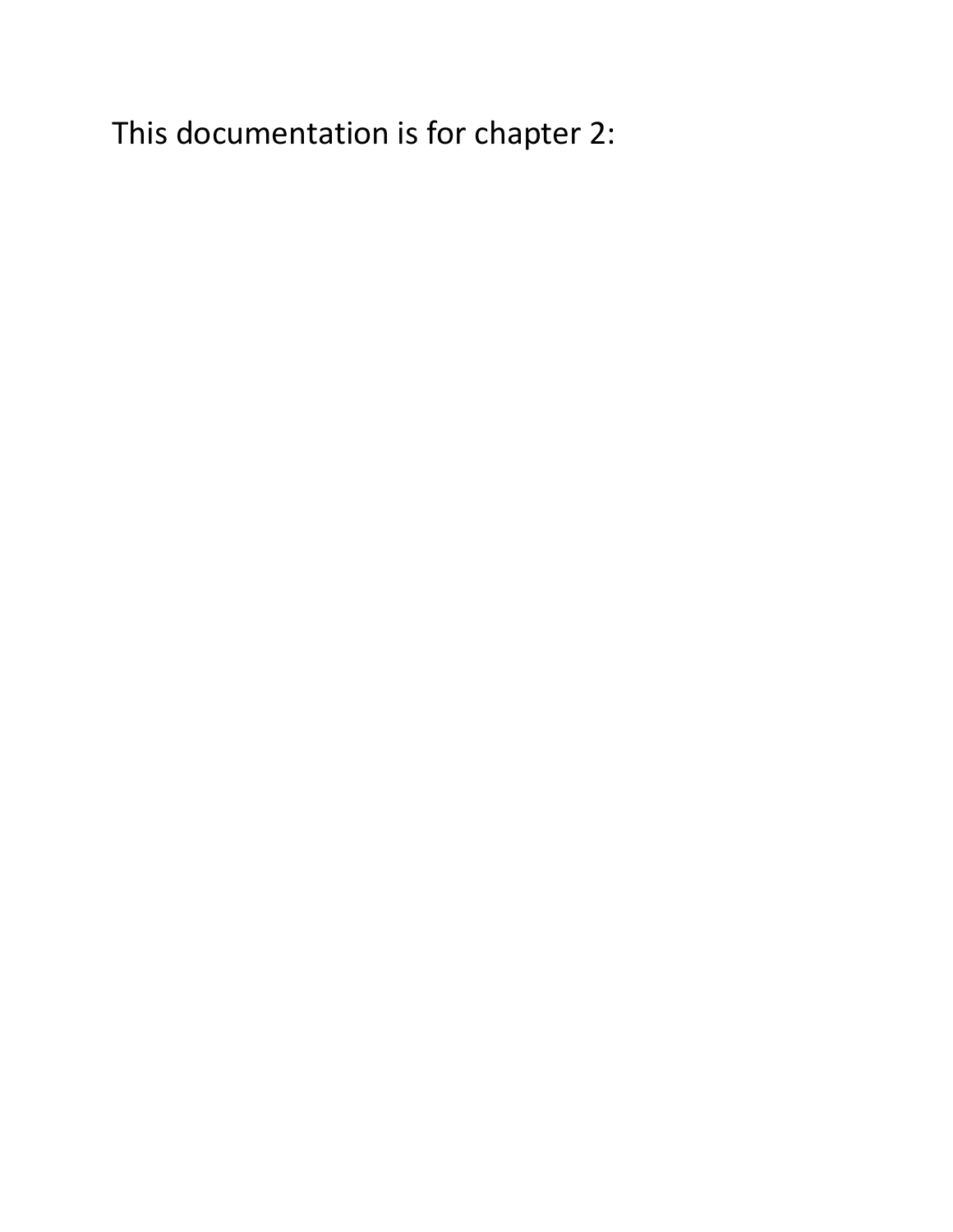

# Requesting Permission

pubscopyright <copyright@osa.org> Mon, Jul 24, 2017 at 10:56 AM To: solmaz hajmohammadi <shajmoha@mtu.edu>, pubscopyright <copyright@osa.org>

Dear Solmaz Hajmohammadi.

Thank you for contacting The Optical Society.

For the use of material from Solmaz Hajmohammadi, Saeid Nooshabadi, and Jeremy P. Bos, "Massive parallel processing of image reconstruction from bispectrum through turbulence," Appl. Opt. 54, 9370-9378 (2015):

As long as the copyrighted material is included within the body, section or chapter, of the thesis, and is not posted separate from the thesis, OSA considers your requested use of its copyrighted materials to be permissible within the author rights granted in the Copyright Transfer Agreement submitted by the requester on acceptance for publication of his/her manuscript. It is requested that the Author Accepted (or preprint) version be the version included within the thesis and that a complete citation of the original material be included in any publication. This permission assumes that the material was not reproduced from another source when published in the original publication.

Let me know if you have any questions.

Kind Regards,

Rebecca Robinson

Rebecca Robinson

July 24, 2017

Authorized Agent, The Optical Society

From: [solmaz.hajmohammadi@gmail.com](mailto:solmaz.hajmohammadi@gmail.com) [mailto:solmaz.hajmohammadi@gmail.com] On Behalf Of solmaz hajmohammadi Sent: Thursday, July 20, 2017 1:50 PM To: pubscopyright Subject: Requesting Permission

[Quoted text hidden]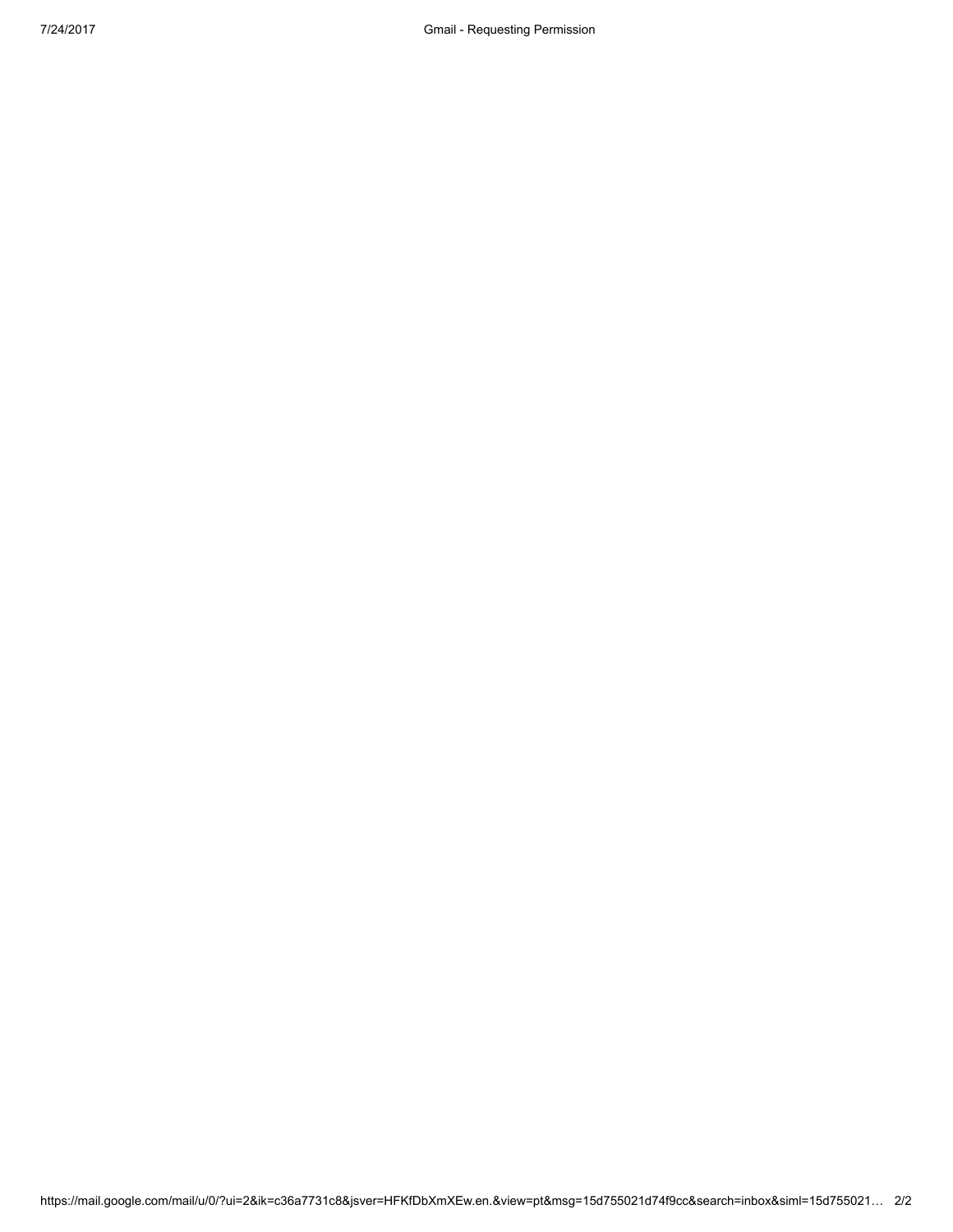This documentation is for chapter 3: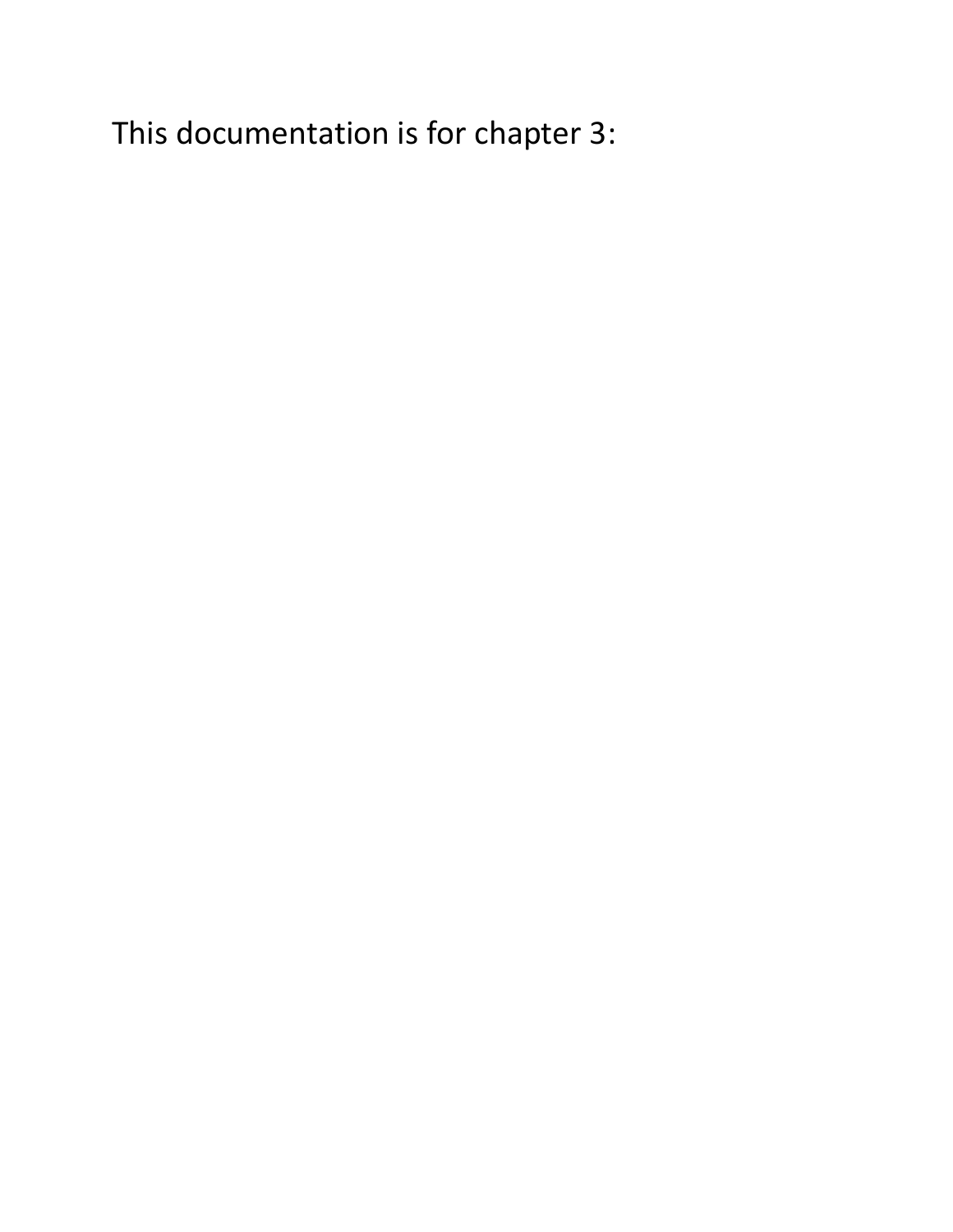### SPRINGER LICENSE TERMS AND CONDITIONS

This Agreement between michigan tech university -- Solmaz hajmohammadi ("You") and Springer ("Springer") consists of your license details and the terms and conditions provided by Springer and Copyright Clearance Center.

| License Number                         | 4153701276053                                                                                |
|----------------------------------------|----------------------------------------------------------------------------------------------|
| License date                           | Jul 21, 2017                                                                                 |
| Licensed Content Publisher             | Springer                                                                                     |
|                                        | Licensed Content Publication Journal of Real-Time Image Processing                           |
| <b>Licensed Content Title</b>          | Parallel hybrid bispectrum-multi-frame blind deconvolution image<br>reconstruction technique |
| <b>Licensed Content Author</b>         | Solmaz Hajmohammadi                                                                          |
| Licensed Content Date                  | Jan 1, 2016                                                                                  |
| <b>Type of Use</b>                     | Thesis/Dissertation                                                                          |
| Portion                                | Full text                                                                                    |
| Number of copies                       | 1                                                                                            |
| Author of this Springer<br>article     | Yes and you are the sole author of the new work                                              |
| Order reference number                 |                                                                                              |
| Title of your thesis /<br>dissertation | PARALLEL IMPLEMENTATION OF BISPECTRUM MULTI-FRAME<br>DECONVOLUTION FOR IMAGE RECONSTRUCTION  |
| Expected completion date               | Aug 2017                                                                                     |
| Estimated size(pages)                  | 80                                                                                           |
| <b>Requestor Location</b>              | michigan tech university<br>249 union blvd apt 4101                                          |
|                                        | SAINT LOUIS, MO 63108<br><b>United States</b><br>Attn: michigan tech university              |
| <b>Billing Type</b>                    | Invoice                                                                                      |
| <b>Billing Address</b>                 | michigan tech university<br>249 union blvd apt 4101                                          |
|                                        | SAINT LOUIS, MO 63108<br><b>United States</b><br>Attn: michigan tech university              |
| Total                                  | 0.00 USD                                                                                     |
|                                        |                                                                                              |

Terms and Conditions

Introduction

The publisher for this copyrighted material is Springer. By clicking "accept" in connection with completing this licensing transaction, you agree that the following terms and conditions apply to this transaction (along with the Billing and Payment terms and conditions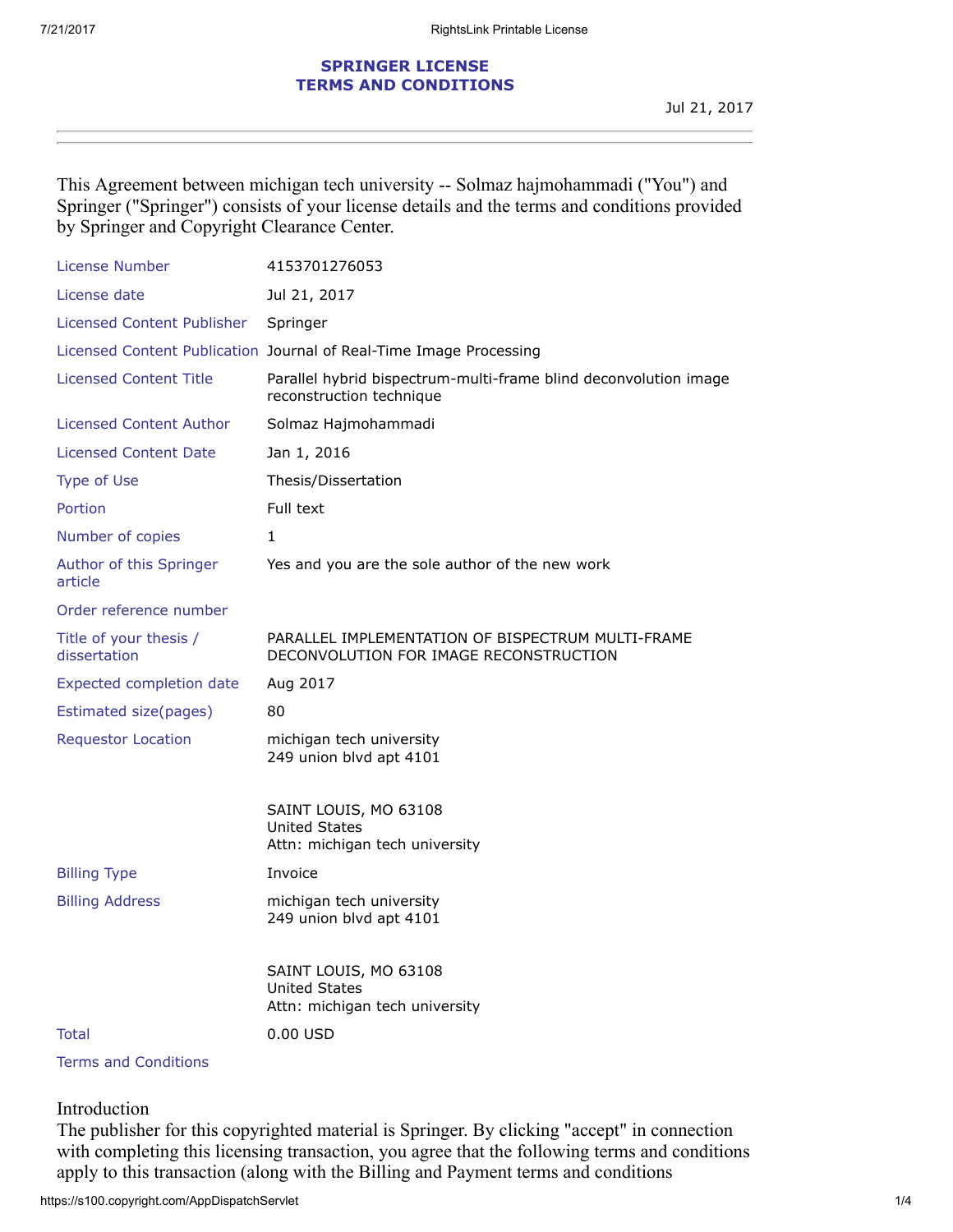#### 7/21/2017 RightsLink Printable License

established by Copyright Clearance Center, Inc. ("CCC"), at the time that you opened your Rightslink account and that are available at any time at [http://myaccount.copyright.com\)](http://myaccount.copyright.com/App/PaymentTermsAndConditions.jsp). Limited License

With reference to your request to reuse material on which Springer controls the copyright, permission is granted for the use indicated in your enquiry under the following conditions: - Licenses are for one-time use only with a maximum distribution equal to the number stated in your request.

- Springer material represents original material which does not carry references to other sources. If the material in question appears with a credit to another source, this permission is not valid and authorization has to be obtained from the original copyright holder.

- This permission
- is non-exclusive
- is only valid if no personal rights, trademarks, or competitive products are infringed.
- explicitly excludes the right for derivatives.
- Springer does not supply original artwork or content.

- According to the format which you have selected, the following conditions apply accordingly:

• Print and Electronic: This License include use in electronic form provided it is password protected, on intranet, or CD-Rom/DVD or E-book/E-journal. It may not be republished in electronic open access.

• Print: This License excludes use in electronic form.

• Electronic: This License only pertains to use in electronic form provided it is password protected, on intranet, or CD-Rom/DVD or E-book/E-journal. It may not be republished in electronic open access.

For any electronic use not mentioned, please contact Springer at permissions.springer@spiglobal.com.

- Although Springer controls the copyright to the material and is entitled to negotiate on rights, this license is only valid subject to courtesy information to the author (address is given in the article/chapter).

- If you are an STM Signatory or your work will be published by an STM Signatory and you are requesting to reuse figures/tables/illustrations or single text extracts, permission is granted according to STM Permissions Guidelines: [http://www.stm-assoc.org/permissions](http://www.stm-assoc.org/copyright-legal-affairs/permissions/permissions-guidelines/)guidelines/

For any electronic use not mentioned in the Guidelines, please contact Springer at [permissions.springer@spi-global.com](mailto:permissions.springer@spi-global.com). If you request to reuse more content than stipulated in the STM Permissions Guidelines, you will be charged a permission fee for the excess content.

Permission is valid upon payment of the fee as indicated in the licensing process. If permission is granted free of charge on this occasion, that does not prejudice any rights we might have to charge for reproduction of our copyrighted material in the future.

-If your request is for reuse in a Thesis, permission is granted free of charge under the following conditions:

This license is valid for one-time use only for the purpose of defending your thesis and with a maximum of 100 extra copies in paper. If the thesis is going to be published, permission needs to be reobtained.

- includes use in an electronic form, provided it is an author-created version of the thesis on his/her own website and his/her university's repository, including UMI (according to the definition on the Sherpa website: http://www.sherpa.ac.uk/romeo/);

- is subject to courtesy information to the co-author or corresponding author.

Geographic Rights: Scope

Licenses may be exercised anywhere in the world.

Altering/Modifying Material: Not Permitted

Figures, tables, and illustrations may be altered minimally to serve your work. You may not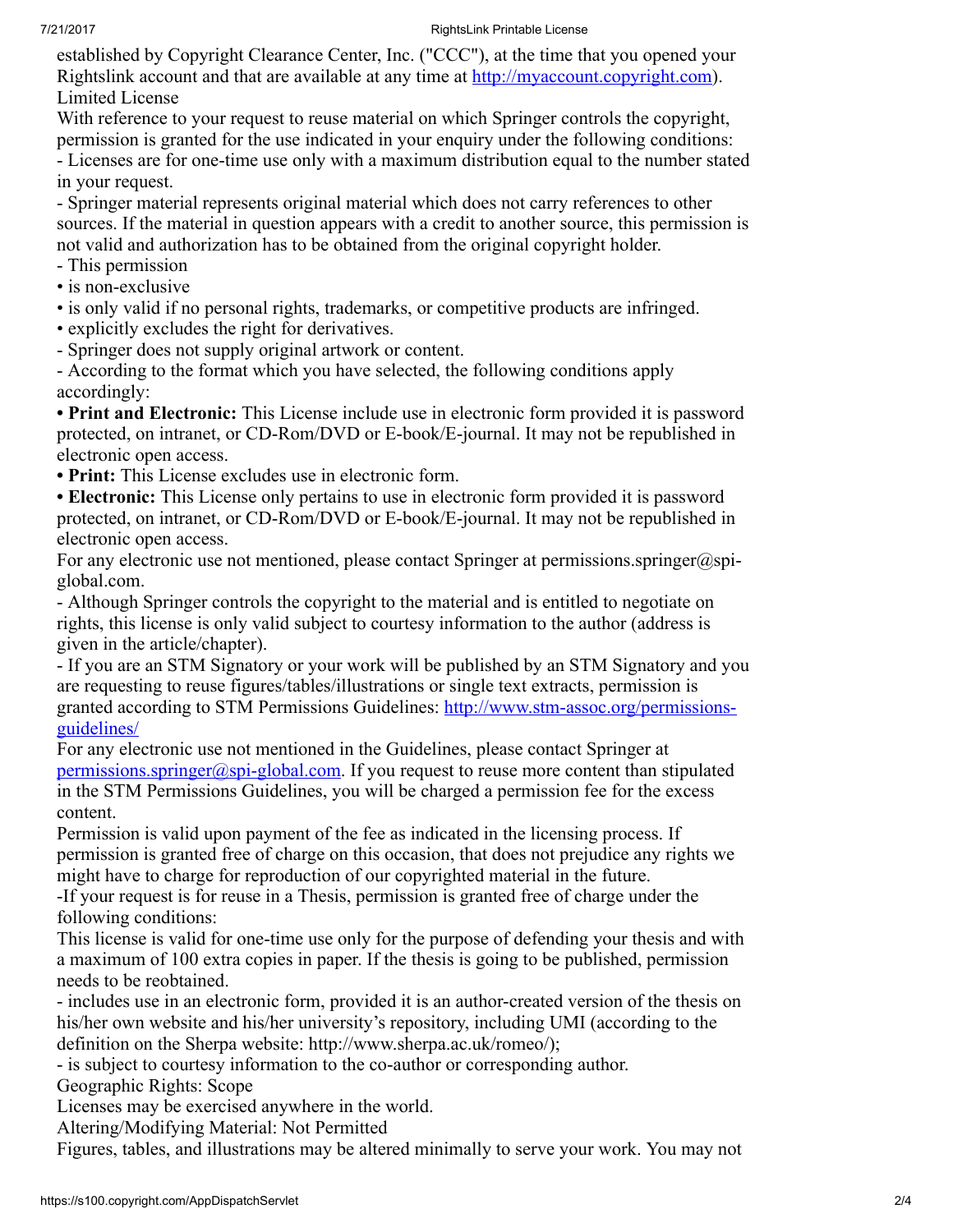#### 7/21/2017 RightsLink Printable License

alter or modify text in any manner. Abbreviations, additions, deletions and/or any other alterations shall be made only with prior written authorization of the author(s). Reservation of Rights

Springer reserves all rights not specifically granted in the combination of (i) the license details provided by you and accepted in the course of this licensing transaction and (ii) these terms and conditions and (iii) CCC's Billing and Payment terms and conditions. License Contingent on Payment

While you may exercise the rights licensed immediately upon issuance of the license at the end of the licensing process for the transaction, provided that you have disclosed complete and accurate details of your proposed use, no license is finally effective unless and until full payment is received from you (either by Springer or by CCC) as provided in CCC's Billing and Payment terms and conditions. If full payment is not received by the date due, then any license preliminarily granted shall be deemed automatically revoked and shall be void as if never granted. Further, in the event that you breach any of these terms and conditions or any of CCC's Billing and Payment terms and conditions, the license is automatically revoked and shall be void as if never granted. Use of materials as described in a revoked license, as well as any use of the materials beyond the scope of an unrevoked license, may constitute copyright infringement and Springer reserves the right to take any and all action to protect its copyright in the materials.

Copyright Notice: Disclaimer

You must include the following copyright and permission notice in connection with any reproduction of the licensed material:

"Springer book/journal title, chapter/article title, volume, year of publication, page, name(s) of author(s), (original copyright notice as given in the publication in which the material was originally published) "With permission of Springer"

In case of use of a graph or illustration, the caption of the graph or illustration must be included, as it is indicated in the original publication.

Warranties: None

Springer makes no representations or warranties with respect to the licensed material and adopts on its own behalf the limitations and disclaimers established by CCC on its behalf in its Billing and Payment terms and conditions for this licensing transaction. Indemnity

You hereby indemnify and agree to hold harmless Springer and CCC, and their respective officers, directors, employees and agents, from and against any and all claims arising out of your use of the licensed material other than as specifically authorized pursuant to this license.

No Transfer of License

This license is personal to you and may not be sublicensed, assigned, or transferred by you without Springer's written permission.

No Amendment Except in Writing

This license may not be amended except in a writing signed by both parties (or, in the case of Springer, by CCC on Springer's behalf).

Objection to Contrary Terms

Springer hereby objects to any terms contained in any purchase order, acknowledgment, check endorsement or other writing prepared by you, which terms are inconsistent with these terms and conditions or CCC's Billing and Payment terms and conditions. These terms and conditions, together with CCC's Billing and Payment terms and conditions (which are incorporated herein), comprise the entire agreement between you and Springer (and CCC) concerning this licensing transaction. In the event of any conflict between your obligations established by these terms and conditions and those established by CCC's Billing and Payment terms and conditions, these terms and conditions shall control. Jurisdiction

All disputes that may arise in connection with this present License, or the breach thereof,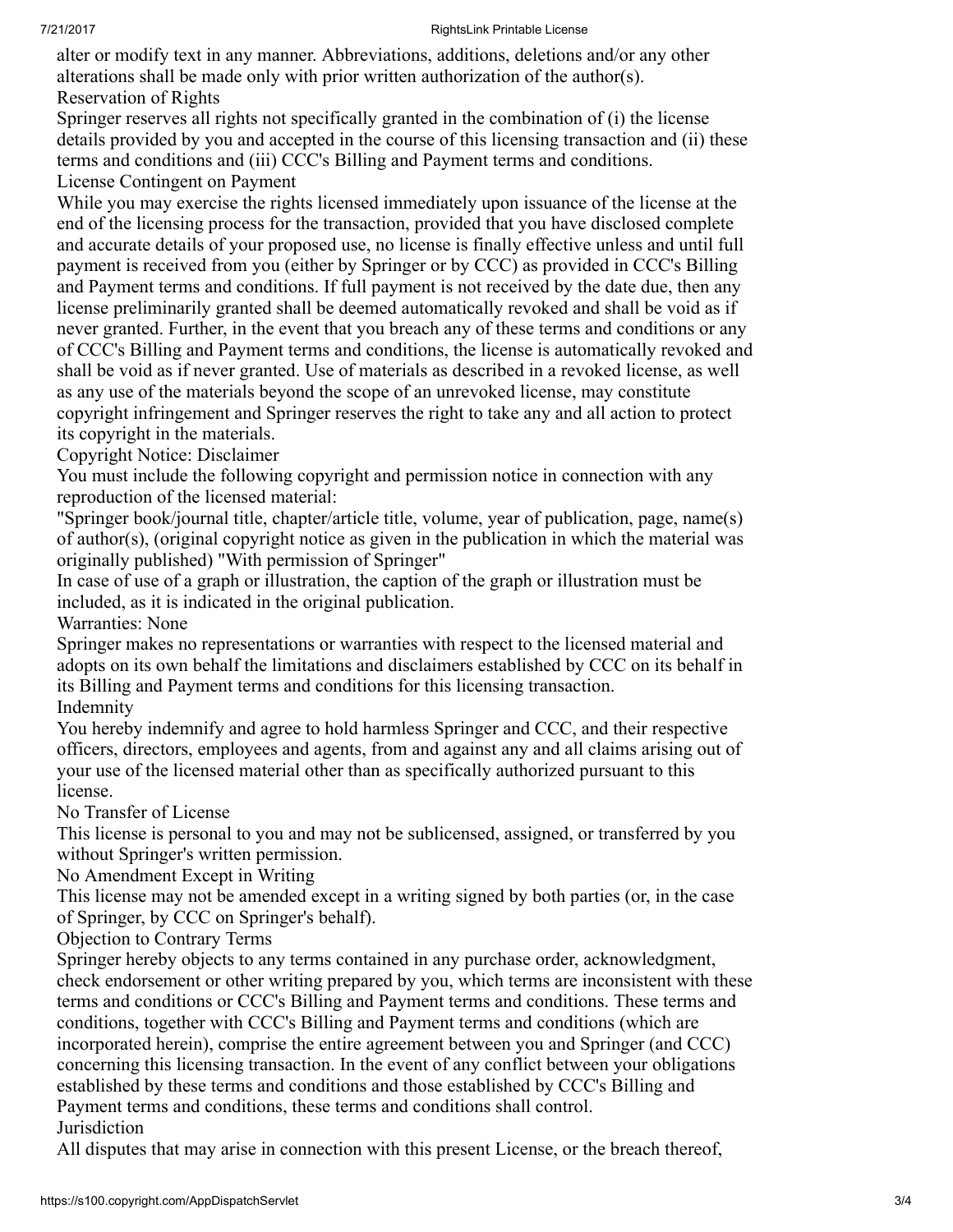shall be settled exclusively by arbitration, to be held in the Federal Republic of Germany, in accordance with German law.

Other conditions: V 12AUG2015

Questions? [customercare@copyright.com](mailto:customercare@copyright.com) or +1-855-239-3415 (toll free in the US) or +1-978-646-2777.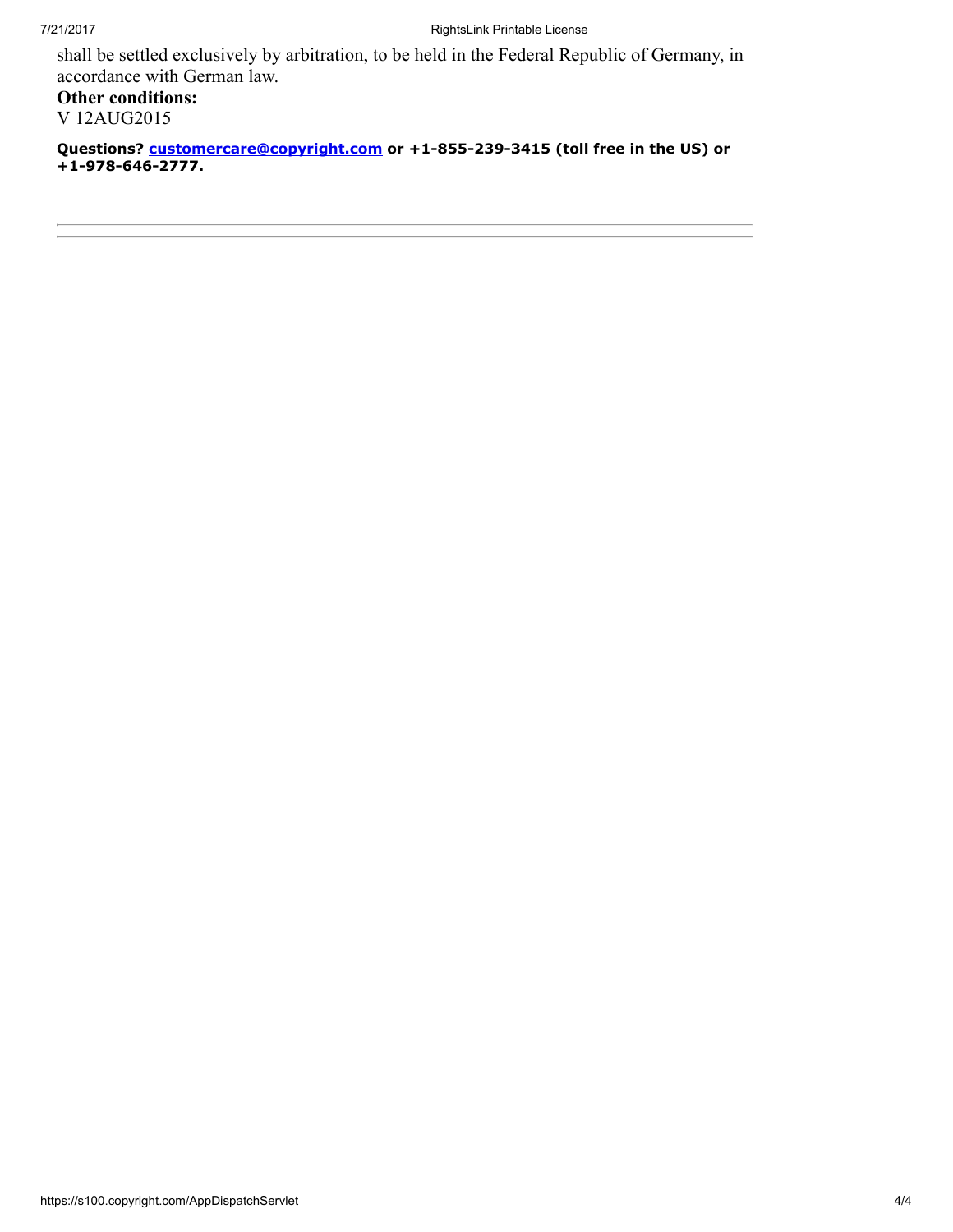This documentation is for chapter 4: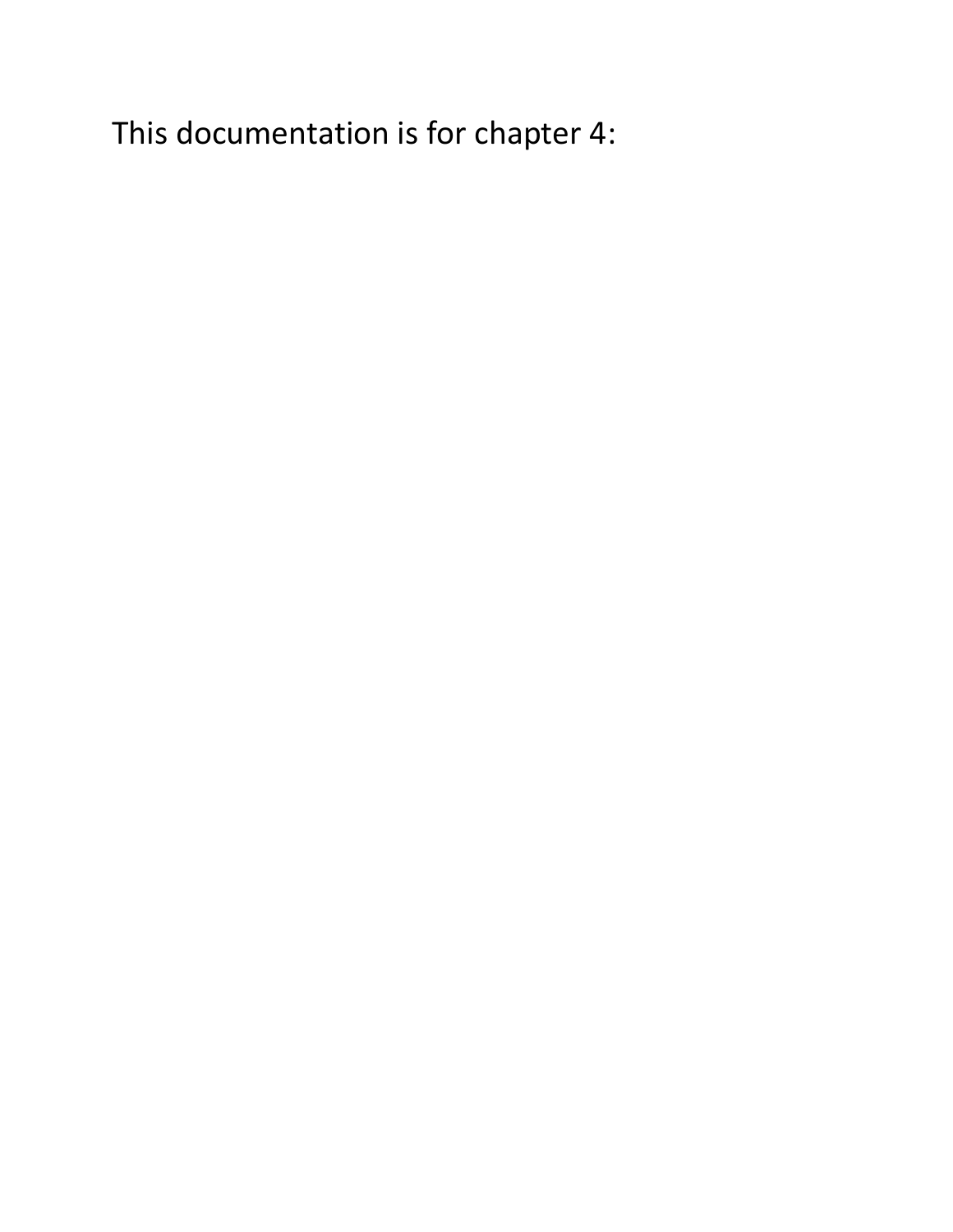

solmaz hajmohammadi <solmaz.hajmohammadi@gmail.com>

## Requesting Reprint Permission

Nicole Harris <nicoleh@spie.org> Thu, Jul 20, 2017 at 3:19 PM To: solmaz hajmohammadi <shajmoha@mtu.edu>

Dear Solmaz,

Thank you for seeking permission from SPIE to reprint material from our publications. As author, SPIE shares the copyright with you, so you retain the right to reproduce your paper in part or in whole.

Publisher's permission is hereby granted under the following conditions:

(1) the material to be used has appeared in our publication without credit or acknowledgment to another source; and

(2) you credit the original SPIE publication. Include the authors' names, title of paper, volume title, SPIE volume number, and year of publication in your credit statement.

Sincerely,

Nicole Harris

Administrative Editor, SPIE Publications

1000 20th St.

Bellingham, WA 98225

+1 360 685 [5586](tel:(360)%20685-5586) (office)

[nicoleh@spie.org](mailto:nicoleh@spie.org)

SPIE is the international society for optics and photonics. [http://SPIE.org](http://spie.org/)



From: [solmaz.hajmohammadi@gmail.com](mailto:solmaz.hajmohammadi@gmail.com) [mailto:solmaz.hajmohammadi@gmail.com] On Behalf Of solmaz hajmohammadi Sent: Thursday, July 20, 2017 10:57 AM To: reprint\_permission <[reprint\\_permission@spie.org](mailto:reprint_permission@spie.org)> Subject: Requesting Reprint Permission